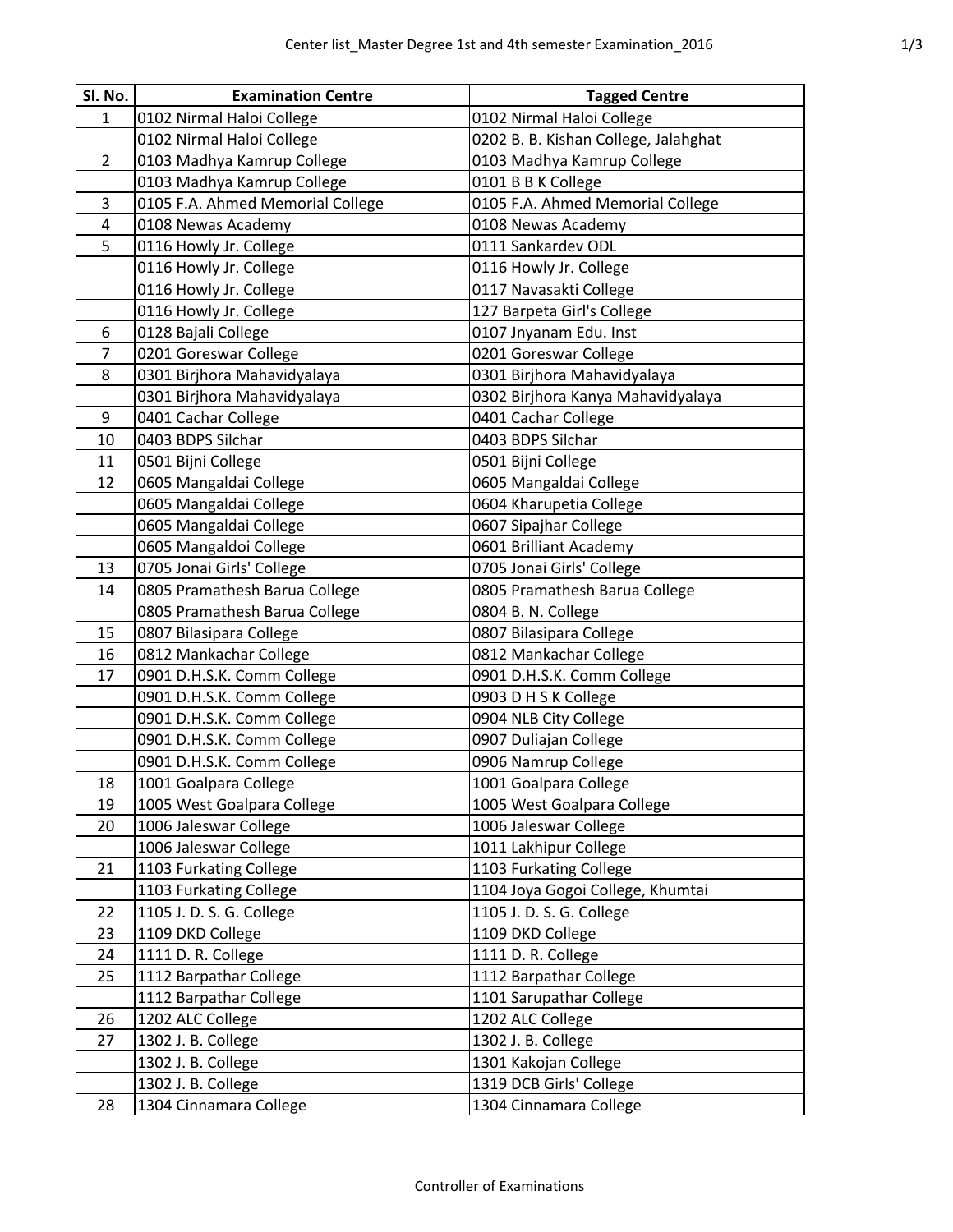| 29 | 1305 Pub Majuli College                       | 1305 Pub Majuli College                       |
|----|-----------------------------------------------|-----------------------------------------------|
|    | 1305 Pub Majuli College                       | 1316 Majuli College                           |
| 30 | 1308 Dr. Nabin Bardoloi College               | 1308 Dr. Nabin Bardoloi College               |
| 31 | 1314 Sri Sri Bishnudev Janajati (Jr.) College | 1314 Sri Sri Bishnudev Janajati (Jr.) College |
| 32 | 1401 J. N. College, Boko                      | 1401 J. N. College, Boko                      |
| 33 | 1404 Rangia TT College                        | 1404 Rangia TT College                        |
|    | 1404 Rangia TT College                        | 1410 MS Girls' College                        |
| 34 | 1405 Dakshin Kamrup College                   | 1405 Dakshin Kamrup College                   |
|    | 1405 Dakshin Kamrup College                   | 1413 Chaygaon College                         |
| 36 | 1501 Cotton College                           | 1406 SBMS College                             |
|    | 1501 Cotton College                           | 1422 Pub Kamrup College                       |
|    | 1501 Cotton College                           | 1507 SADBA                                    |
|    | 1501 Cotton College                           | 1510 S.K. Hazarika College                    |
|    | 1501 Cotton College                           | 1515 Assam Professional Academy               |
|    | 1501 Cotton College                           | 1501 Cotton College                           |
|    | 1501 Cotton College                           | 1508 Guwahati Public College                  |
|    | 1501 Cotton College                           | 1534 Paschim Guwahati Mahavidyalaya           |
|    | 1501 Cotton College                           | 1559 PCPS Girls' Polytechnic                  |
|    | 1501 Cotton College                           | 1502 Pragjyotish College                      |
|    | 1501 Cotton College                           | 1505 Assam Inst of MC&MR                      |
| 37 | 1511 Dispur College                           | 1511 Dispur College                           |
|    | 1511 Dispur College                           | 1500 Main Campus KKHSOU                       |
|    | 1511 Dispur College                           | 1549 B N Saikia Inst., Beltola                |
|    | 1511 Dispur College                           | 1504 Darwin School of Corres.                 |
| 38 | 1521 K.H. Saikia College                      | 1521 K.H. Saikia College                      |
| 39 | 1512 Central Jail, Guwahati                   | 1512 Central Jail, Guwahati                   |
| 40 | 1606 Eastern Karbi Anglong College            | 1606 Eastern Karbi Anglong College            |
| 41 | 1708 G.C. Paul College of Education           | 1701 R. K. Nagar College                      |
|    | 1708 G.C. Paul College of Education           | 1707 Nilambazar College                       |
| 42 | 1801 Science College, Kokrajhar               | 1801 Science College, Kokrajhar               |
|    | 1801 Science College, Kokrajhar               | 1803 Fakiragram College                       |
| 43 | 1902 North Lakhimpur College                  | 1902 North Lakhimpur College                  |
|    | 1902 North Lakhimpur College                  | 1901 Lakhimpur Girls' College                 |
| 44 | 1903 Sankardeva Mahavidyalaya                 | 1903 Sankardeva Mahavidyalaya                 |
| 45 | 1908 Nowboicha College                        | 1908 Nowboicha College                        |
| 46 | 2001 Morigaon College                         | 2001 Morigaon College                         |
| 47 | 2102 Nowgong Girls' College                   | 2109 Kaliabor College                         |
|    | 2102 Nowgong Girls' College                   | 2102 Nowgong Girls' College                   |
|    | 2102 Nowgong Girls' College                   | 2105 Nowgong College                          |
| 48 | 2111 Lanka Mahavidyalay                       | 2106 Lumding College                          |
|    | 2111 Lanka Mahavidyalay                       | 2111 Lanka Mahavidyalay                       |
| 49 | 2124 Raha College                             | 2124 Raha College                             |
| 50 | 2127 Hojai College                            | 2127 Hojai College                            |
|    | 2127 Hojai College                            | 2112 Ajmal Foundation, Hojai                  |
| 51 | 2201 M. N. C Open College                     | 2204 Nalbari Commerce College                 |
|    | 2201 M. N. C Open College                     | 2207 Dhomdhama Anchalik College               |
|    | 2201 M. N. C Open College                     | 2214 Nalbari College                          |
|    | 2201 M. N. C Open College                     | 2201 M. N. C Open College                     |